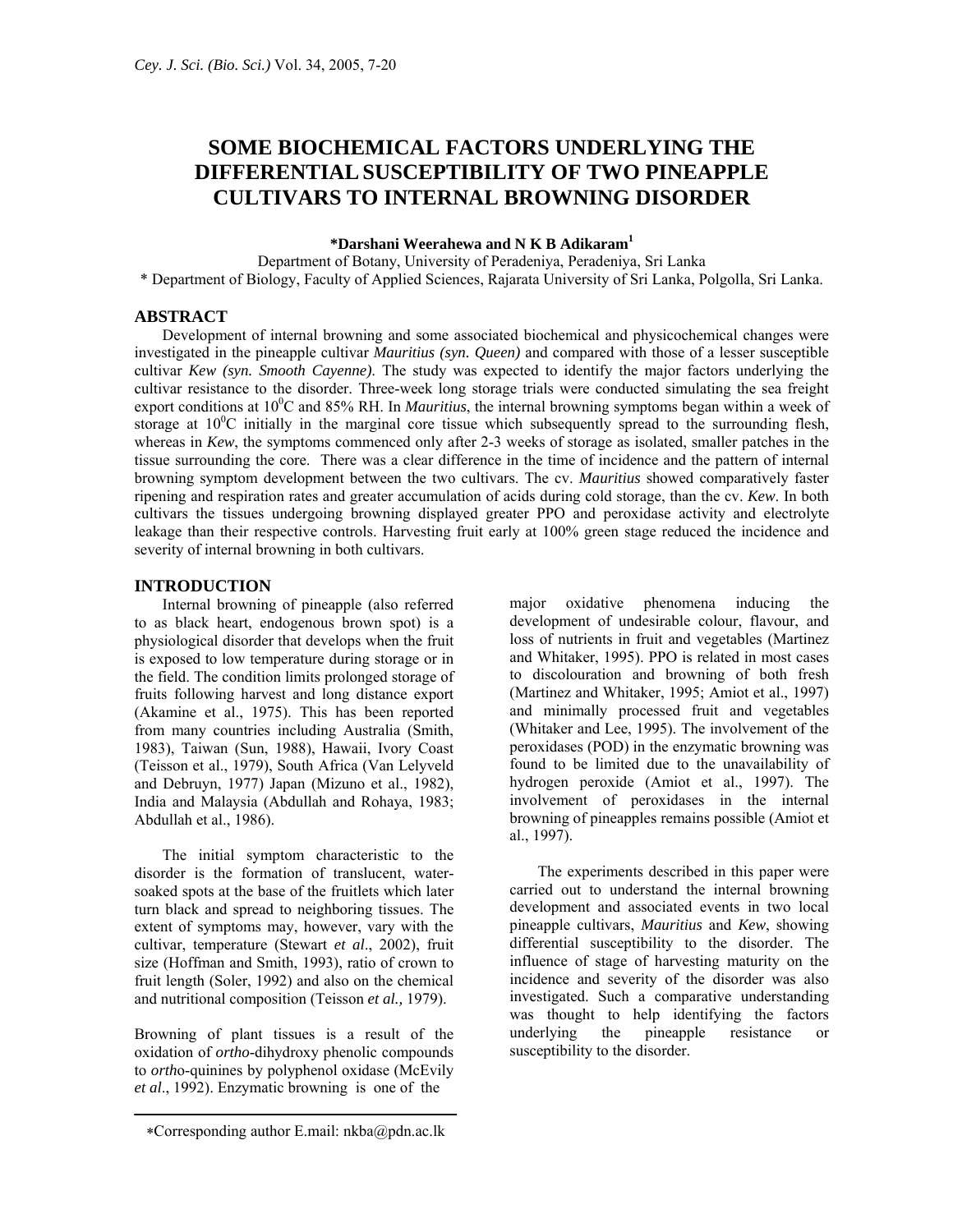# **MATERIALS AND METHODS Pineapple fruit**

Pineapple (*Ananas comosus*) fruits were obtained from a two-hectare plantation, consisting of already planted pineapples cvs. *Mauritius* and *Kew* situated at Radawana in Gampaha district (Western Province of Sri Lanka) for all the experiments. Mature (90d after anthesis), fully green pineapples of cultivars *Mauritius* and *Kew*, devoid of any sign of mechanical damage or disease symptoms, were selected at the field. These were hand-harvested, packed in cardboard boxes and transported to the Department of Botany, University of Peradeniya. Immediately after transportation, fruits were cleaned to remove the surface debris and any insect pests present. Fruit stalks were trimmed to about 6 cm length. Sets of 8 fruits, containing 4 replicate fruit from each cultivar were used for experiments.

# **Internal browning development in the fruit of two pineapple cultivars during cold storage**

Six sets of pineapples were used for the experiment. Five sets were labelled (Set 1-5) using paper tags and immediately placed in a cold room at  $10^{\circ}$ C and 85% RH. The remaining set (Set 6) was maintained at room temperature  $(28^0C-30^0C)$ for 48 h as the control. One set of fruits was withdrawn 7 d after cold storage and allowed to stand for 48 h at room temperature  $(28^{\circ}C - 30^{\circ}C)$ .

Individual fruits were cut longitudinally into two halves and the intensity of internal browning was assessed in each replicate fruit visually as % area affected in the core tissue and the flesh tissue separately using a  $0 - 6$  scale described by Teisson (1979) after modification:  $0 = \text{good}$  flesh/core with no sign of browning,  $1 =$  appearance of brown spots near the stalk end of the flesh/core,  $2 =$  spots coalesce and cover  $10\%$  of the flesh/core,  $3 = 25\%$ of flesh/core turned brown colour,  $4 = 50\%$  of flesh/core turned brown colour,  $5 = 75\%$  of flesh/core turned brown colour,  $6 =$  complete browning of flesh/core. The average intensity of internal browning following 7 d of cold storage was calculated separately for each pineapple cultivar. The second, third, fourth and fifth sets of pineapples were withdrawn from the cold storage 10, 14, 18 and 21 d after cold storage respectively. After allowing the fruits to stand for 48 h at room temperature  $(28^0C-30^0C)$ , the intensity of internal browning was assessed as described above. The experiment was repeated three times. Flesh tissues

were cut from the region surrounding the central core, separately in each replicate fruit withdrawn 0, 7, 10, 14, 18 and 21 d after cold storage, weighed and stored in sealed polythene bags in a freezer  $(-20^{\circ}C)$ . These tissues were used to determine some physical and physicochemical parameters.

# **Electrolyte leakage in fruit tissue excised following different periods of cold storage**

Pieces (1 cm<sup>2</sup>  $\times$  5 cm) of tissue cut from the core-flesh interface region of fruit withdrawn different periods after cold storage and the controls were used for the experiment. Four pieces of tissues taken from each replicate fruit were immersed separately in 25 ml portions of deionized water in glass tubes and allowed to remain for 3 h. Conductivity of the external solution was measured using a conductivity meter (WPA CM 35- Linton, Cambridge).

The tissues were then frozen  $(-20^{\circ}C)$  by keeping the tubes containing tissues in aqueous solution in a freezer for 24 h. The tubes were withdrawn from the freezer and kept at room temperature for 3 h. After stirring gently, the conductivity of external solution was measured again. The relative % electrolyte leakage of tissues was determined by taking the ratio of two measurements and multiplying by hundred.

#### **Total soluble solids (TSS), % titratable acidity (TA) and pH in the pineapple flesh following different days of cold storage**

Frozen tissue samples (100 g) taken separately from four replicate fruit of each cultivar were cut in to small pieces and homogenized separately for 3 min in a blender without adding any water. The resulting slurry was squeezed through a muslin cloth to obtain a clear extract. Brix value was taken using a hand refractometer (model Leica 10430) within the range of 0-30  $\mathrm{Brix}$ . The average value was determined for replicate fruits. The pH of the extracts was measured using a pH meter (TOA Electronic Ltd; Japan HM 205) separately for replicate fruits and the average pH value was determined. Titratable acidity was determined by performing a manual titration to a colour end point (Askar and Trepow, 1993).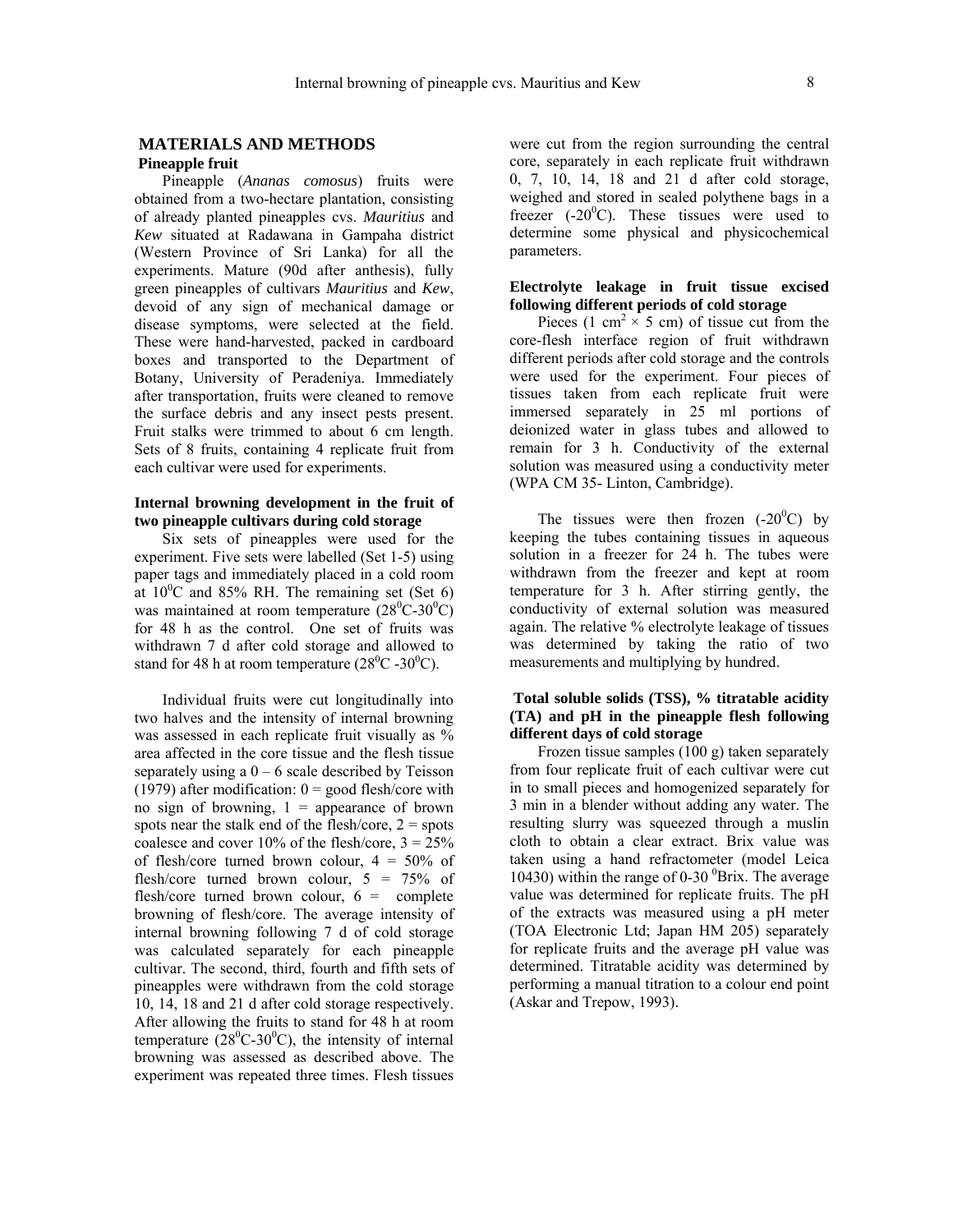#### **Effect of harvesting maturity on the development of internal browning**

Fruit maturity was determined by counting the number of d lapsed after anthesis at the time of harvest. Four replicate fruits each from the two cultivars *Mauritius* and *Kew* were harvested at different stages of maturity as follows: Maturity stage 1 - immature fruits harvested 30 d after anthesis, the shell was fully green shell with small pointed eyes; fruit length 9-10 cm, diameter 7-8 cm; Maturity stage 2 - immature fruits 45 d after anthesis, the shell was fully green with small pointed eyes; fruit length 10-11 cm, diameter 9-10 cm; Maturity stage 3 - immature fruits, 60 d after anthesis, the shell was fully green with large pointed eyes; fruit length 12-14 cm, diameter 10- 11 cm; Maturity stages 4 - mature fruits, 90 d after anthesis, the shell was fully green with large flat eyes; fruit length 15-18 cm, diameter 10-11 cm; Maturity stage 5 – ripening fruits, 105 d after anthesis, shell with 25% of yellow eyes, fruit length 15-18 cm diameter 10-11 cm.

The fruits after cleaning and trimming their stalks were stored at  $10^{0}$  C and 85%RH in a cold room. The fruits withdrawn 21d after the cold storage were allowed to stand for further 48 h at room temperature  $(28^0C - 30^0C)$ and cut longitudinally into two halves. The intensity of internal browning was assessed visually using a scale separately for core and flesh tissue as described previously. The average internal browning was determined for each maturity stage. Total Soluble Solids, pH, and % titratable acidity of fruit at different maturity stages were also determined as described previously.

# **Respiration rate of the two cultivars of pineapple**

Two sets of pineapples (containing 10 fruit from each cultivar) were weighed and placed separately in sealed glass containers (46 cm X 36 cm X 36 cm). One glass container at a time was connected to a gas analyzer (Fruit Store Analyzer, Type 770, David Bishop instruments, U.K) by an outlet tube. A fresh flow of air (1L/ min.) was passed in to the sealed container through an inlet tube. The respired air from the outlet tube was passed into the gas analyzer and the concentration of  $CO<sub>2</sub>$  in the airflow was measured. The respiration rate was calculated using the formula,

| Change in $CO2$ | Flow rate |
|-----------------|-----------|
| concentration   | (ml/h)    |

Respiration rate  $=$   $-$ 

Fruit weight (Kg)

#### **Activity of phenylalanine ammonia-lyase (PAL), polyphenol oxidase (PPO) and peroxidase (POD) during cold storage**

Six sets of fruits containing four replicates from each cultivar were used for this experiment. Five sets of fruit were placed in a cold room at 10<sup>0</sup>C and 85% RH and one set of fruit allowed to stand for 48 h at room temperature  $(28^{\circ}$ C -30 $^{\circ}$ C) as the control. One fruit set each was withdrawn after 7, 10, 14, 18 and 21 d after cold storage and allowed to stand for 48 h at room temperature  $(28^0C - 30^0C)$ .

Tissue samples (5 g) were collected from the area immediately outside the core tissue from each replicate fruit. The tissues (20g) after storing at -  $20^{\circ}$ C for 24 h were ground into a fine powder using a mortar and pestle in liquid  $N_2$  and the powder was extracted in 150 ml of cold  $(-20^0C)$ acetone for 1 minute with constant stirring. The homogenate was filtered through filter paper (Whatman No 2) using a Buchner funnel under vacuum and the residual powder was washed twice with 100 ml portions of fresh cold acetone. The dry powder was stored at  $-20^{\circ}$ C in sealed polythene bags. Activity of phenylalanine ammonia-lyase (PAL), polyphenol oxidase (PPO) and peroxidase (POD) was assayed (Riov et al., 1968; Dubery and Schabort, 1986). Each experiment was repeated for three times.

For PAL assay, the enzyme extract (2 ml) was mixed with L-phenylalanine (0.6 ml) and ammonium acetate buffer (3.4 ml, pH 7.7). The absorbance was measured. Using a stock solution (0.001%) of cinnamic acid in 0.1M ammonium acetate buffer (pH 7.7) a concentration gradient containing 10-100 ppm of cinnamic acid was prepared. The absorbance of each solution was measured at 290 nm and a standard curve, the concentration of the cinnamic acid vs. absorbance, was obtained. The concentration of cinnamic acid produced (in ppm) was determined using the standard curve. PAL activity was represented as mµ/h/g fresh weight. Each experiment was repeated for three times.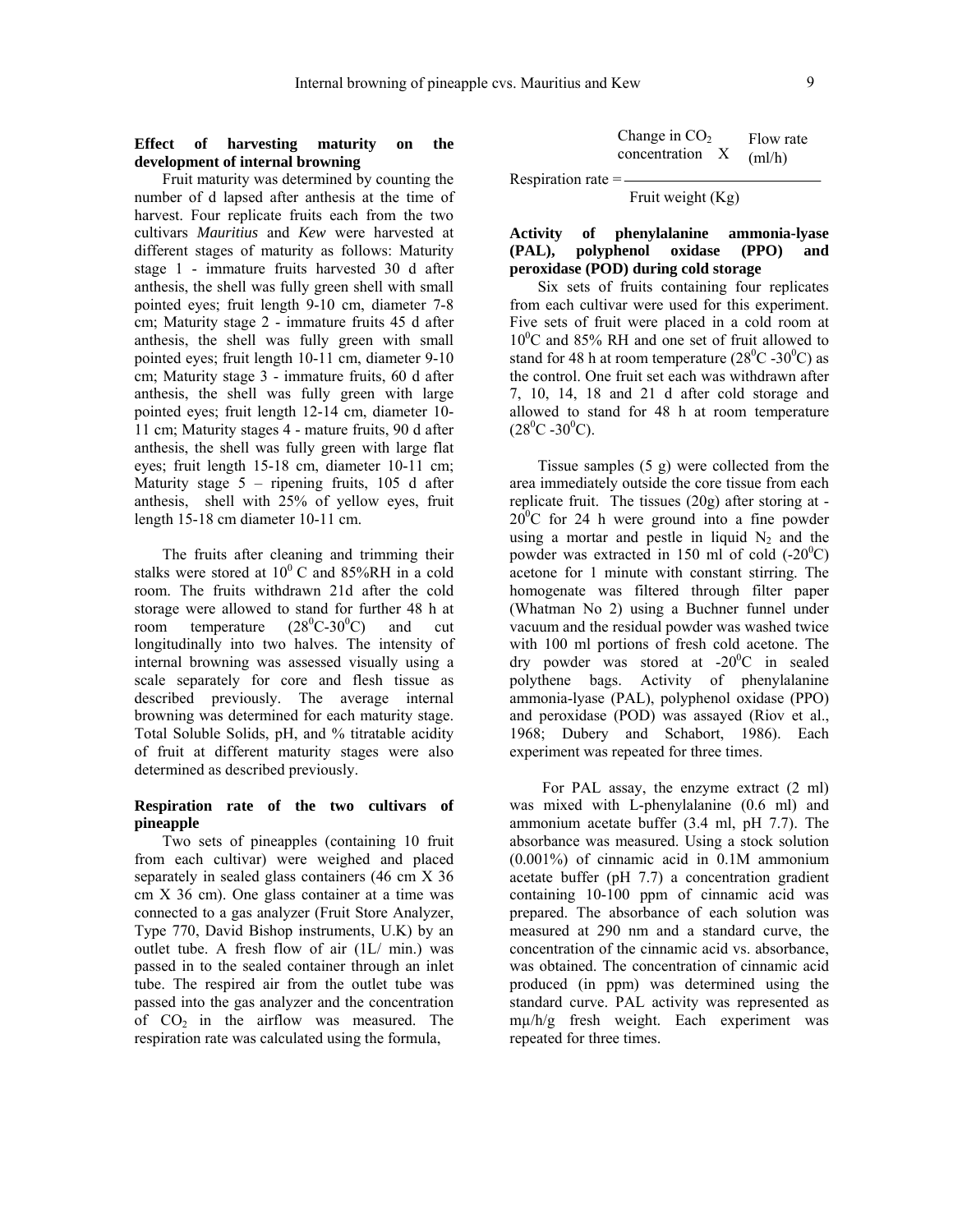The non-parametric data were subjected to Kruscal-Wallis test and the parametric data were analysed using a statistical package (SAS Institute, 1988).

# **Analysis of peroxidase isozymes by polyacrylamide gel electrophoresis (PAGE)**

A set of 8 pineapples stored in a cold room for 21 d was used for analysis of isozyme peroxidase. Tissues (3 g) were cut separately from the healthy areas and the areas showing internal browning in each fruit and ground separately with 1.0 ml of extraction buffer. The extracts were centrifuged at 1300 rpm for 3 min, the supernatant was separated and stored at -20 $^{\circ}$ C for 24 h. PAGE was performed in a vertical slab apparatus as described by Torres (1990) in a gel buffered by Tris-HCl (pH 8.8) using discontinuous buffer system. The electrode buffer used was 1.2g lithium hydroxide and 11.9g boric acid (pH 8.3) dissolved and made upto 1 litre with distilled water. Each well was loaded with 20µl of sample and plates clamped into the electrophoresis apparatus (SE-600, Hoeffer scientific) and placed in a gel tank with running buffer. A constant current of 20mA per gel was applied to the gel apparatus for 3 1/2 hours.

The fixative stain solution used contained 0.05M sodium acetate buffer (pH 5),  $CaCl<sub>2</sub>$ , H<sub>2</sub>O and 3-amino-9-ethyl cabozole dissolved in N, N, dimethylformamide and the gel was incubated at room temperature until red bands appeared.

#### **RESULTS**

#### **Internal browning development in the fruits of two pineapple cultivars during cold storage**

Internal browning symptoms first appeared in fruit of cv. *Mauritius* within 7 d of cold storage (Table 1) as small, light brown, translucent and diffused areas (Figure1) in the periphery of the core. These areas enlarged and spread along the periphery of the core and turned brown colour (Figure 1). There was a significant  $(p=0.05)$ increase in the intensity of internal browning in the core tissue from the first 7 to 10 d of storage. During this period the brown areas spread both inwards and outwards from the periphery of the core in a uniform manner and in fruit withdrawn 14 d after cold storage a large area of both the core and the flesh tissue were affected. About 75% of the core and flesh tissue was found affected by the disorder, in fruits removed 21 d after cold storage.

**Table 1.The development of internal browning in pineapple cvs. Mauritius and Kew during 21 d of cold storage.** 

|                   |                  |                  | *Intensity of internal browning |      |
|-------------------|------------------|------------------|---------------------------------|------|
| Period of storage | <b>Mauritius</b> |                  | Kew                             |      |
| (days)            | Flesh            | Core             | Flesh                           | Core |
| $\theta$          | 0 <sub>b</sub>   | 0 <sub>b</sub>   | 0 <sub>b</sub>                  | 0a   |
| 7                 | 0 <sub>b</sub>   | 1.3 <sub>b</sub> | 0 <sub>b</sub>                  | 0a   |
| 10                | 0 <sub>b</sub>   | 2.7a             | 0 <sub>b</sub>                  | 0a   |
| 14                | 3.3a             | 3.3a             | 1.7a                            | 0.7a |
| 18                | 4.3a             | 4.0a             | 2.0a                            | 0.7a |
| 21                | 5.0a             | 5.0a             | 3.1a                            | 1.3a |

Values followed by the same letters within the each column do not differ significantly at P≤0.05 (Kruscal - Wallis test). \*Intensity of internal browning (IB) was assessed separately in the core and the flesh tissue using a scale where, 0- no browning, 6- 100% browning.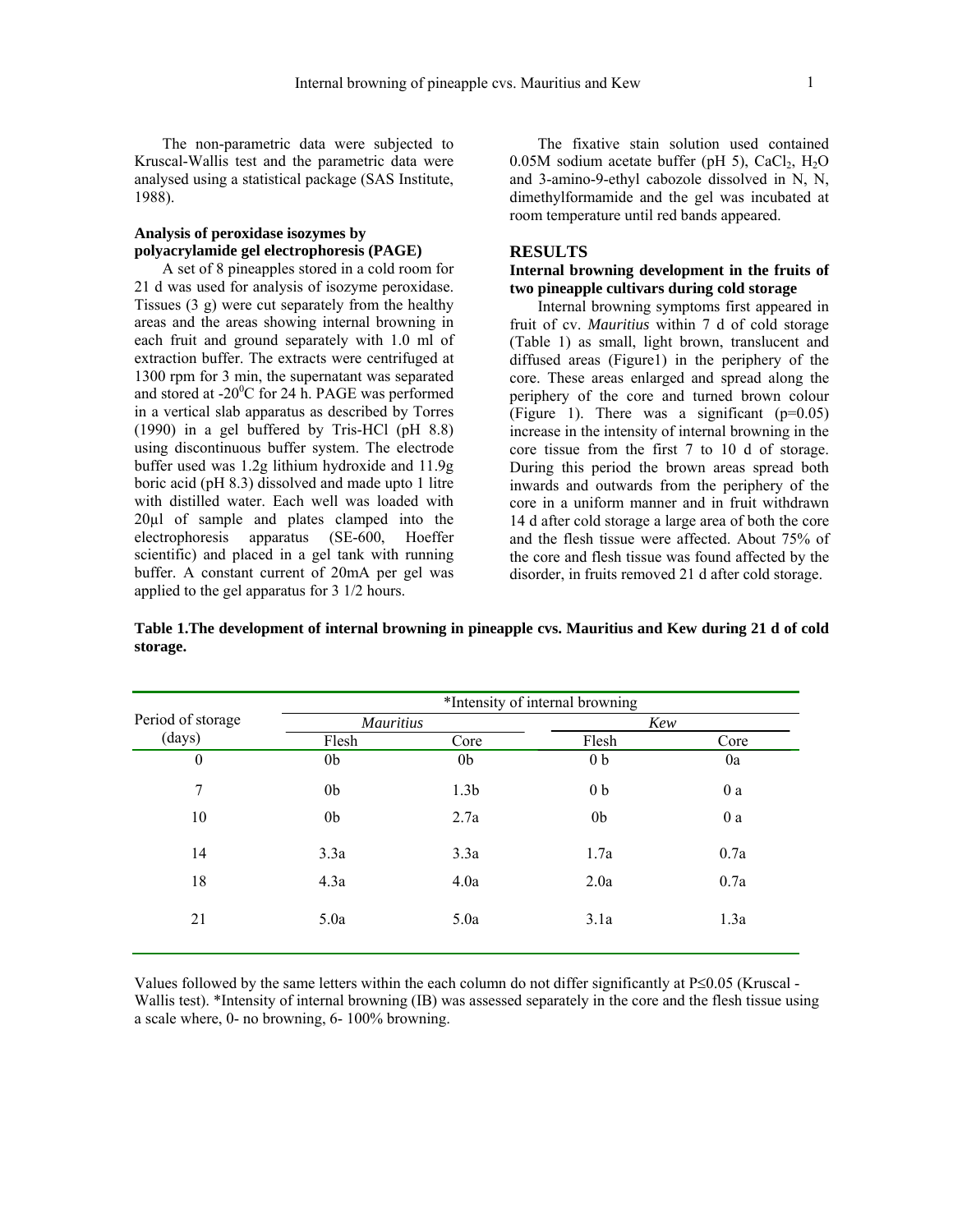

**Figure 1. The development of internal browning symptoms in cv.** *Mauritius* **during cold storage (From left to right: Fruit 1 – 7 d after cold storage with translucent patches; Fruit 2 – 10 d after cold storage with translucent patches spread into the periphery of the core region; Fruit 3, 4 - 14-18 d after cold storage with brown water-soaked areas in the periphery of the core region ; Fruit 5 – 21 d after cold storage with brown water-soaked areas in both the core and flesh tissue.** 



**Figure 2. The development of internal browning symptoms in cv.** *Kew* **during cold storage (From left to right: Fruit 1 – 7 d of cold storage no visible symptoms; Fruit 2 – 14 d after cold storage showing brown, water-soaked patches in the flesh and in the core; Fruit 3, 4 – 18 d after cold storage with brown, water-soaked patches in the flesh and the core; Fruit 5 – 21 d after cold storage with larger, brown colour, watersoaked areas in core and the flesh tissue)**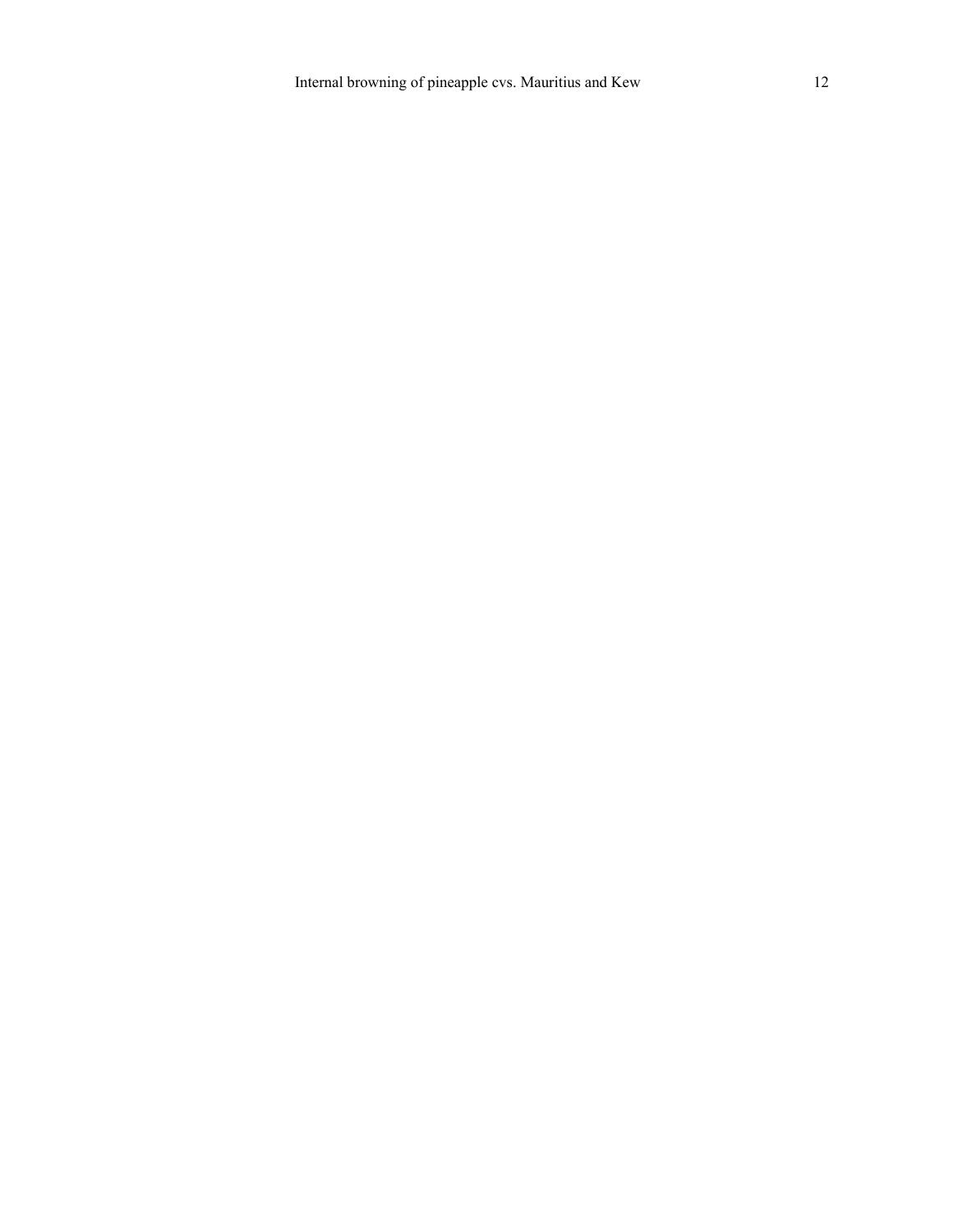Internal browning occurred relatively slowly in the fruit of cv. *Kew* compared to cv. *Mauritius*  during cold storage. The initial symptoms appeared in fruit cv. *Kew* stored only 14 d after cold storage (Table 1). The symptoms were seen both in the flesh and the core, but were mostly confined to the flesh, as water-soaked, translucent and isolated patches (Figure 2).

These patches enlarged slightly and turned brown colour during the latter stages of storage. About 25% of the flesh was affected 21 d after cold storage. There was a marked difference in symptom development between the two cultivars (Figure 2).Electrolyte leakage in fruit tissue excised following different periods of cold storage.

The % electrolyte leakage of tissues was over 60% in all the tissues sampled irrespective of whether they had internal browning symptoms or not. However, the healthy tissues showed lesser electrolyte leakage than the tissue samples collected from areas with internal browning symptoms in both cultivars. The % electrolyte leakage fluctuated with the increase of cold storage period in cv. *Mauritius* whereas a slight increase was observed in cv. *Kew*. The highest % electrolyte leakage was observed in the affected tissue removed 14 and 18 d after cold storage from cv. *Mauritius* and *Kew* respectively (Table 2).

# **Total Soluble Solids (TSS), % titratable acidity (TA) and pH in the pineapple flesh during cold storage**

Pineapple cv. *Mauritius* maintained higher % titratable acidity and TSS during the entire storage regime compared to cv. *Kew* (Table 3). The % titratable acidity increased progressively in cv. *Mauritius* during storage reaching the highest at 21 d after cold storage, which was about 43% more than the original level at day zero. There was no significant alteration in titratable acidity in the cv. *Kew*. There was a gradual reduction in the pH of the extracts taken from cv. *Mauritius*, the lowest being at 18 d and 21 d after cold storage. In cv. *Kew* the fluctuation of pH was observed. The TSS of cv. *Mauritius* was higher than that of cv. *Kew* at all stages during storage. However, there was no significant change in the TSS value in either cultivar during cold storage.

|                   | % Electrolyte leakage |                   |                 |                   |  |
|-------------------|-----------------------|-------------------|-----------------|-------------------|--|
| Period of storage |                       | <b>Mauritius</b>  |                 | Kew               |  |
| (days)            | Affected tissue       | Healthy tissue    | Affected tissue | Healthy tissue    |  |
| $\boldsymbol{0}$  | $\ast$                | 65.4              | $\ast$          | 62.4              |  |
| 7                 | 80.5a                 | 65.6b             | $\ast$          | 63.6              |  |
| 10                | 86.4a                 | 72.2b             | $\ast$          | 66.8              |  |
| 14                | 91.2a                 | 62.5 <sub>b</sub> | 83.3a           | 66.6b             |  |
| 18                | 86.2a                 | 73.5b             | 86.4a           | 70.3 <sub>b</sub> |  |
| 21                | 81.0                  | $***$             | 84.2            | $***$             |  |

**Table 2: Percentage electrolyte leakage of tissues taken from fruits stored for different time intervals at**   $10^0$ C

Values followed by the same letters within the each row are not significantly different

(P≤0.05) by t-test. \* affected tissues were not found in cvs*. Mauritius* and *Kew* stored for 0 days and stored for 0,7 and 10 d. \*\* Healthy tissues were not found in tissue samples taken 21 d after cold storage.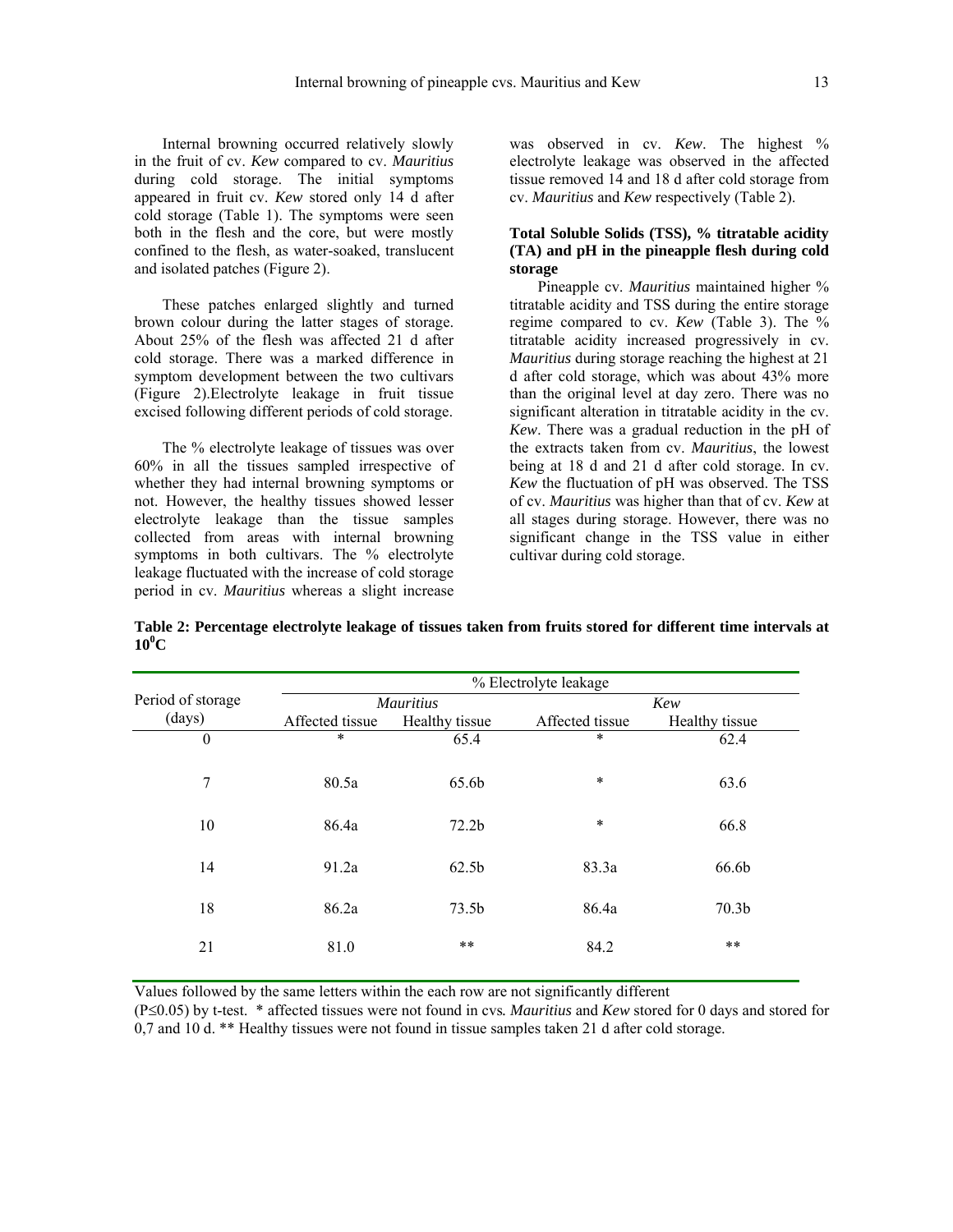| Days of storage  | $\%TA$            |      | pH               |                  | <b>TSS</b>       |      |
|------------------|-------------------|------|------------------|------------------|------------------|------|
|                  | <b>Mauritius</b>  | Kew  | <b>Mauritius</b> | Kew              | <b>Mauritius</b> | Kew  |
| $\boldsymbol{0}$ | 0.7c              | 0.6a | 3.8a             | 3.7ab            | 15.2a            | 9.7a |
| 7                | 0.8bc             | 0.7a | 3.9a             | 3.8a             | 14.6 a           | 8.4a |
| 10               | 0.8 <sub>bc</sub> | 0.7a | 3.7ab            | 3.6ab            | 14.9 a           | 8.1a |
| 14               | 0.9ba             | 0.6a | 3.5bc            | 3.6ab            | 14.5 a           | 9.1a |
| 18               | 0.9a              | 0.6a | 3.4c             | 3.6ab            | 14.4 a           | 9.6a |
| 21               | 1.0a              | 0.6a | 3.4c             | 3.6 <sub>b</sub> | 15.6a            | 9.8a |

**Table 3: Changes in % titratable acidity, pH and Total Soluble Solids in the two cultivars of pineapple fruit during cold storage.** 

Values followed by the same letters within the each column are not significantly different (P≤0.05) by Duncans Multiple Range Test.

# **Effect of harvesting maturity on the development of internal browning**

Pineapples cvs. *Mauritius* and *Kew* harvested at different maturity stages were stored at  $10^{0}$ C and the intensity of internal browning was assessed. In both cultivars, an increased intensity of internal browning was observed during cold storage when the fruits were harvested late. The fruit of cv. *Mauritius* showed greater internal browning both in the core tissue and the flesh compared to those of cv. *Kew* at all maturity stages (Table 4). In both cultivars, the fruit harvested 30 to 45 d after anthesis developed the least internal browning with symptoms only in the core tissue, where the flesh remained unaffected. The intensity of internal browning in the core tissue of cv. *Mauritius* was significantly greater in fruit harvested 90 d after anthesis, compared to fruit harvested at 30, 45 or 60 d after anthesis. The highest intensity was observed in fruit harvested 105 d after anthesis when the fruit were 25% ripe.

There was an increase in TSS, % titratable acid levels and a corresponding decrease of pH with the increase of the stage of harvesting maturity in both pineapple cvs. *Mauritius* and *Kew*. The fruit harvested at 25% ripe stage had the highest TSS and % titratable acidity. Pineapple cv. *Mauritius* recorded higher TSS values compared to

cv. *Kew* at all maturity stages (Table 6). The fruit harvested 105 d after anthesis showed the highest % titratable acidity and the fruit harvested 30 d after anthesis had the lowest % titratable acidity in both cultivars.

#### **Ripening and respiration rate of the two cultivars of pineapple**

The degreening of shell in cv. *Mauritius* took place faster than that of cv. *Kew.* The shell of fruit cv. *Kew* remained green even after 21 d of cold storage where as total yellowing of shell was observed in cv. *Mauritius*. The respiration rate of pineapple in two cultivars was measured over a period of 14 d at room temperature. The pattern of respiration was similar in both cultivars during the first 14 d period but the rate of respiration in cv. *Mauritius* was greater than that of cv. *Kew*. The respiration rate was highest in cv. *Mauritius* and *Kew* 12 and 10 d respectively after harvest (Figure 3).

#### **Activity of phenylalanine ammonia-lyase (PAL), polyphenol oxidase (PPO) and peroxidase (POD) during cold storage**

The tissues of pineapple cv. *Mauritius*  displayed greater polyphenol oxidase activity than cv. *Kew* at all stages during cold storage (Table 6) and in both cultivars the PPO activity increased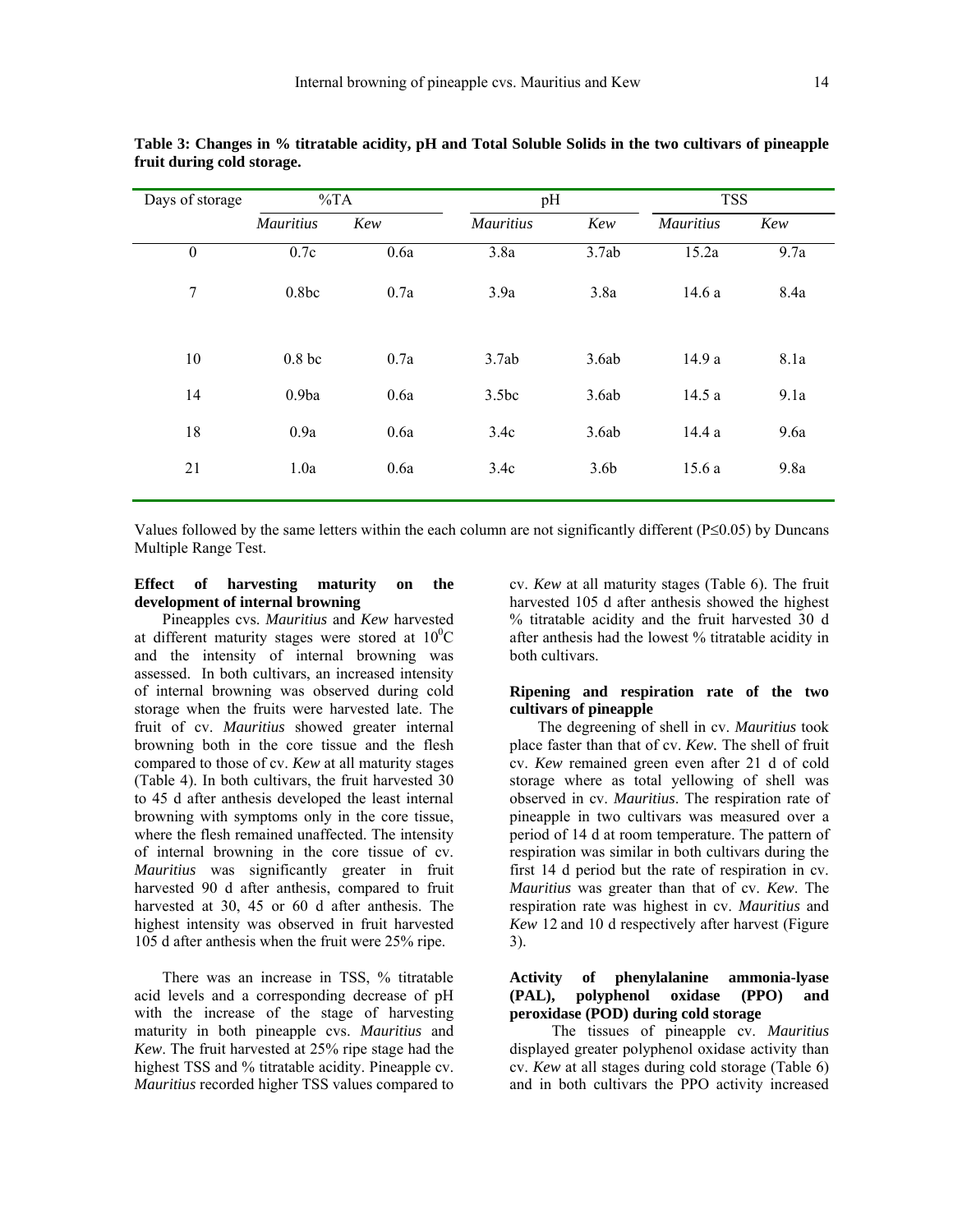during cold storage. PPO activity in pineapple cv. *Mauritius* was low during the first week and increased five fold during the period from  $7 - 10$  d of cold storage. This activity increased further reaching the highest level of 22.2 units/min/g fresh wt 21 d after storage (Table 6). The PPO activity of fruit tissue of cv. *Kew* taken 21 d after cold storage was ten times greater than that of at day 0. The activity of PPO increased in cv. *Kew* during cold storage at a slower rate than that in cv. *Mauritius* (Table 6).

**Table 4. Internal browning in pineapple cvs. Mauritius and Kew harvested at different stage of maturity, following cold storage.** 

|                      |          | § Shell colour | Intensity of internal browning |                  |                  |                  |  |
|----------------------|----------|----------------|--------------------------------|------------------|------------------|------------------|--|
| Harvesting<br>(days) | maturity |                |                                | <b>Mauritius</b> |                  | Kew              |  |
|                      |          |                | Flesh                          | Core             | Flesh            | Core             |  |
| 30                   |          | 1              | 0c                             | 1.3 <sub>b</sub> | 0c               | 0d               |  |
| 45                   |          | 1              | 0c                             | 2.0 <sub>b</sub> | 0c               | 0d               |  |
| 60                   |          | 1              | 2.0 <sub>b</sub>               | 2.7 <sub>b</sub> | 2.0 <sub>b</sub> | 2.0c             |  |
| 90                   |          | $\overline{4}$ | 4.7a                           | 4.3a             | 3.2a             | 2.5 <sub>b</sub> |  |
| 105                  |          | 5              | 5.0a                           | 5.0a             | 3.2a             | 3.0a             |  |
|                      |          |                |                                |                  |                  |                  |  |

Values followed by the same letters within the each column are not significantly different (P≤0.05) by Duncans Multiple Range Test. §Shell colour scale: 0-green, 5-yellow

| Harvesting maturity  | TSS $(^0$ Brix)  |                   |                  | pH                | $\%TA$           |                  |
|----------------------|------------------|-------------------|------------------|-------------------|------------------|------------------|
| (days from anthesis) | uritius          | Kew               | <i>Mauritius</i> | Kew               | <i>Mauritius</i> | Kew              |
| 30                   | 7.0 <sub>b</sub> | 6.3c              | 4.2a             | 4.2a              | 0.4c             | 0.4 <sub>b</sub> |
| 45                   | 7.2 <sub>b</sub> | 6.0c              | 4.3a             | 4.1ba             | 0.6 <sub>b</sub> | 0.5 <sub>b</sub> |
| 60                   | 8.3 <sub>b</sub> | 7.2 <sub>bc</sub> | 4.1a             | 3.9 <sub>bc</sub> | 0.6 <sub>b</sub> | 0.5 <sub>b</sub> |
| 90                   | 13.7a            | 8.8ab             | 4.0a             | 3.8dc             | 0.7 <sub>b</sub> | 0.6a             |
| 105                  | 15.7a            | 9.8a              | 3.5 <sub>b</sub> | 3.7d              | 0.9a             | 0.6a             |
|                      |                  |                   |                  |                   |                  |                  |

**Table 5. Total Soluble Solids (TSS), pH and % titratable acidity (%TA) in pineapple cvs. Mauritius and Kew harvested at different maturity stages, following cold storage.** 

Values followed by the same letters within the each column are not significantly different (P≤0.05) by Duncans Multiple Range Test.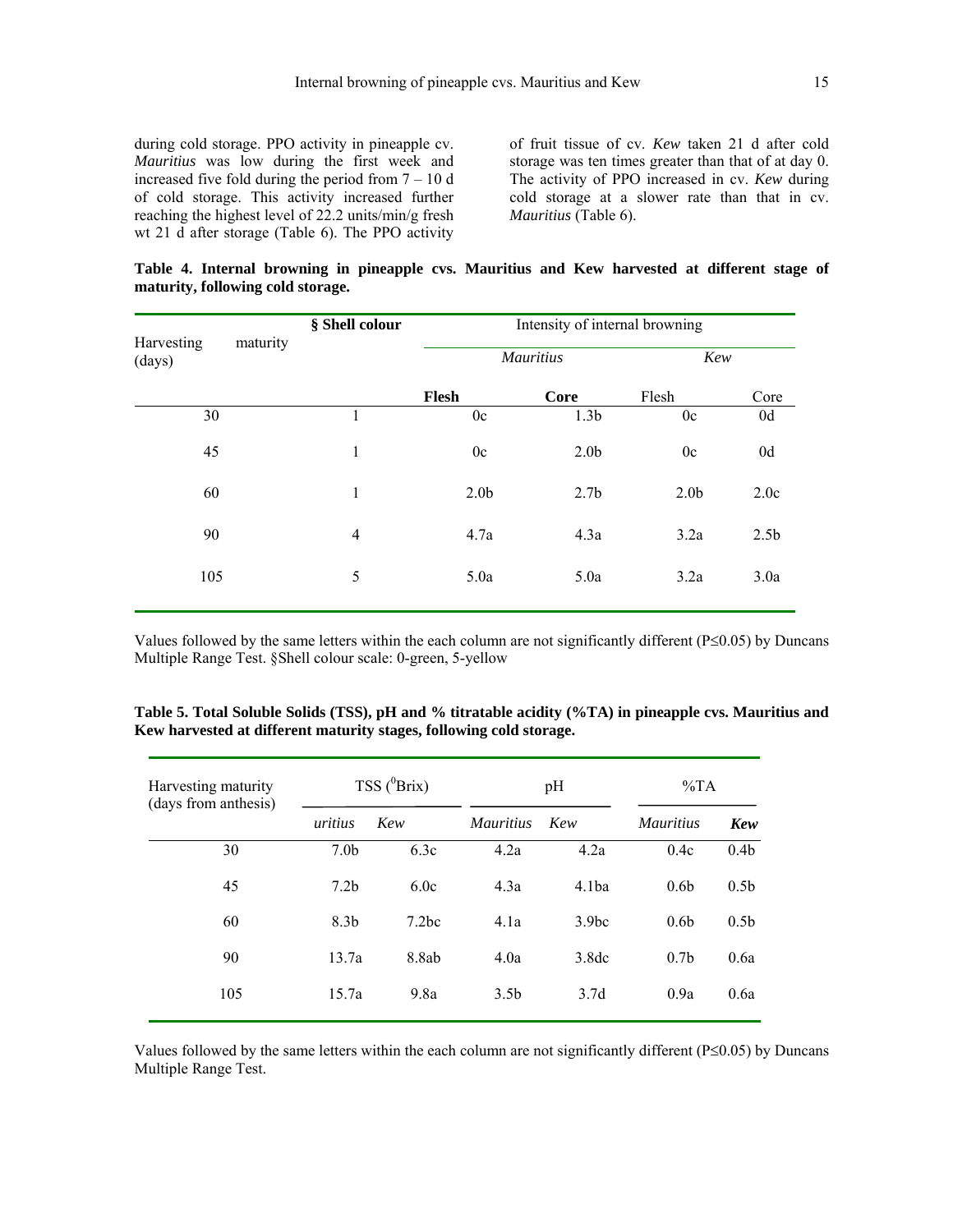| Days of<br>storage | PPO activity (units/min/g)<br>fresh weight) |                  | POD activity (units/min/g)<br>fresh weight) |                   | <b>PAL</b> activity<br>(mµ/h/g fresh weight) |     |
|--------------------|---------------------------------------------|------------------|---------------------------------------------|-------------------|----------------------------------------------|-----|
|                    | <i>Mauritius</i>                            | Kew              | <i>Mauritius</i>                            | Kew               | <i>Mauritius</i>                             | Kew |
| $\theta$           | 1.8b                                        | 1.3 <sub>b</sub> | 1.8b                                        | 1.6d              | 9.0                                          | 6.0 |
| 7                  | 2.0 <sub>b</sub>                            | 1.7 <sub>b</sub> | 1.8b                                        | 2.0 <sub>dc</sub> | 9.1                                          | 6.5 |
| 10                 | 11.1ba                                      | 5.5ba            | 3.7 <sub>b</sub>                            | 2.6dc             | 9.2                                          | 6.0 |
| 14                 | 13.3ba                                      | 8.3ba            | 3.7 <sub>b</sub>                            | 4.4c              | 6.6                                          | 7.0 |
| 18                 | 19.8ba                                      | 13.3a            | 4.4 <sub>b</sub>                            | 7.8b              | 8.7                                          | 7.9 |

**Table 6: Polyphenol oxidase activity (PPO) and peroxidase (POD) in pineapple cvs. Mauritius and Kew during cold storage.** 



**Figure 3. Respiration rate of two cultivars of pineapple at room temperature** 

There was a gradual increase of peroxidase activity in both cultivars during cold storage reaching the highest at 21 d of cold storage (Table 6). A relatively higher peroxidase activity was observed in the cv. *Mauritius,* 10 d after cold storage compared to the cv. *Kew.* The highest peroxidase activity was shown by the fruit stored for 21 d. In cv. *Mauritius,* the PAL activity was almost constant during the first 10 d, remained around 9 units/min/g fresh weight. The highest

PAL activity (10.5 units/min/g fresh weight) was observed in fruit stored for 21 d. A similar pattern of PAL activity was observed in cv. *Kew.* 

When soluble peroxidases were extracted and subjected to electrophoresed, the extract from tissue of both cvs. *Mauritius* and *Kew* showing internal browning displayed three soluble peroxidase isozyme bands. However, the extracts of healthy tissues had only two peroxidase isozyme bands.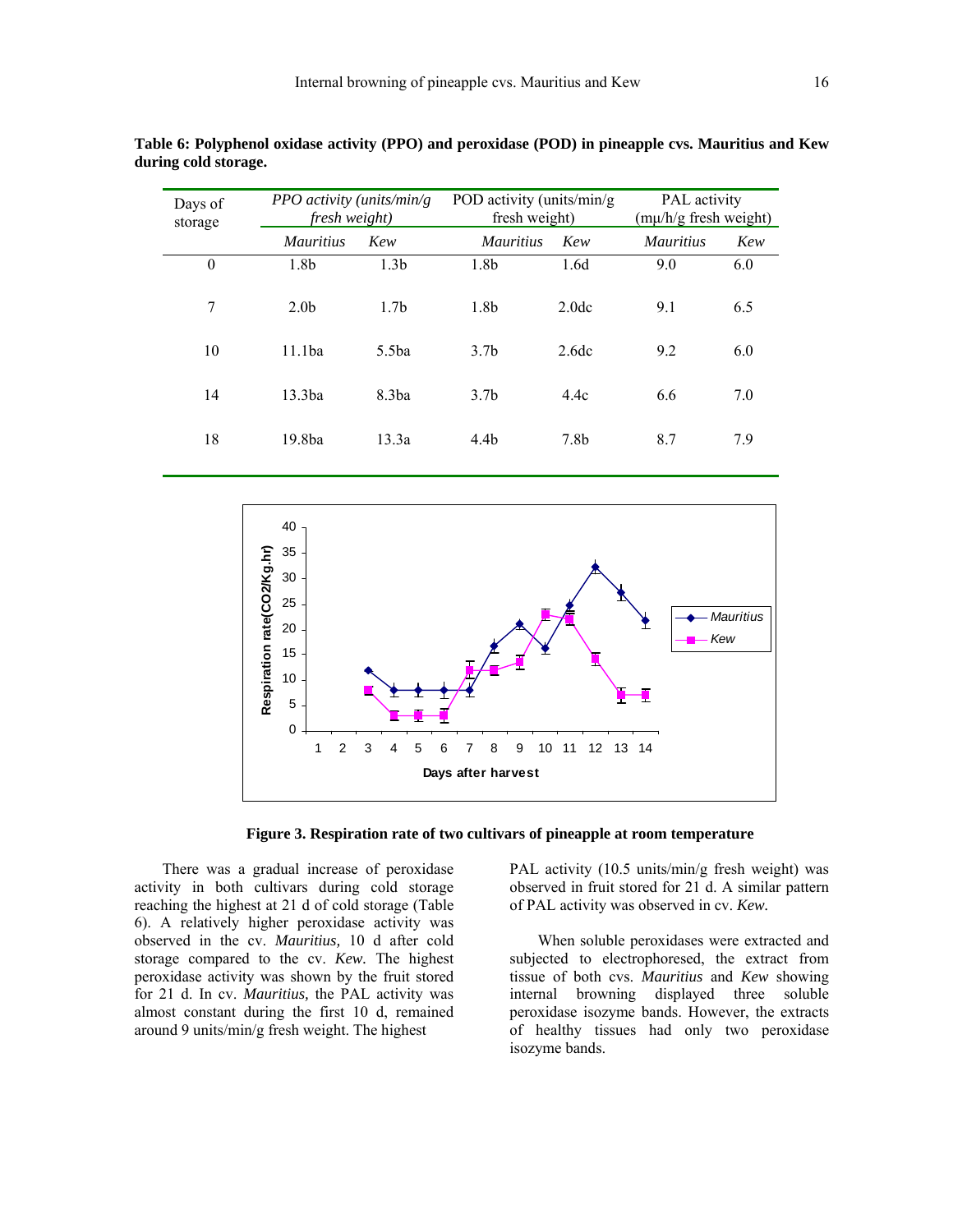# **DISCUSSION**

The process of internal browning development in the cultivar *Mauritius* during cold storage was investigated and compared with that of cv. *Kew,* which is believed to be relatively less susceptible to the disorder. Certain physicochemical and biochemical processes associated with the development of internal browning were also determined in the two cultivars*.* Such information was thought to provide clues to the factors underlying pineapple fruit resistance or susceptibility to internal browning which could help develop meaningful measures to control the disorder.

Internal browning symptoms could be observed in fruits of both pineapple cultivars with prolonged low temperature storage. However, the two cultivars exhibited a marked difference in the nature, location and progression of symptoms and in the susceptibility to internal browning.

The cv. *Mauritius* developed browning within the very first week of cold storage uniformly over the outer core and the inner flesh region. Whereas, in cv. *Kew,* the browning took place about two weeks after cold storage as isolated, small patches in the flesh tissue of the fruit. Although the primary cause of internal browning is low temperature in both, the response of the two cultivars was very distinct reflecting the inherited differences in the two cultivars. The internal browning symptoms of the Malaysian pineapple cultivars *Gandol* and *Mauritius* (Abdullah, 1997; Abdullah and Rohaya, 1983) and *Queen* pineapple harvested from the fields at Nelspruit, South Africa (Van Lelyveld *et al.,* 1991) were similar to that of cv. *Mauritius* observed in this study. On the other hand the nature of internal browning symptoms of cv. *Kew* appeared similar to that of *Smooth Cayenne* pineapple grown in Queensland, Australia (Sanewski and Giles, 1997; Smith and Glennie, 1986).

The electrolyte leakage of tissues showing internal browning symptoms was higher than that of unaffected tissues in both cultivars of pineapple confirming that the internal browning is associated with membrane damage. Wijerathnam *et al*. (1996) also observed a higher electrolyte leakage of core and the flesh tissue in cv. *Mauritius* after cold storage. However, an increase of electrolyte leakage was not always

observed in the flesh tissue with the progression of the symptoms. Increased electrolyte leakage after storage might be due to alteration of the membrane structure which could result in changes in cellular permeability and subsequent biochemical activities in the tissue (Wijerathnam *et al.,* 1996). The leakage of the cellular content in plant tissue could be used as an index of altered membrane permeability, ripening, senescing or cell injury (King and Ludford, 1983). Once cell walls and cellular membrane loose their integrity, enzymatic oxidation proceeds much more rapidly and finally resulted in browning of tissues. Martinez and Whitaker (1995) also pointed out that the enzymatic browning in plant tissues usually impairs the sensory properties and softening of tissues.

The pineapple cv. *Mauritius* has maintained a higher PPO activity than that of cv. *Kew* during the three-week period of cold storage. In *Mauritius*, the PPO activity increased over ten times of its initial activity during cold storage and this increase coincided with the onset of internal browning symptoms. In cv. *Kew*, PPO activity was lower compared to that of cv. *Mauritius* and this may be related to its lesser incidence of internal browning in cv. *Kew.* PPO has been implicated to pulp discoloration during internal browning (Paull and Rohrbach, 1985). Miller and Heiman (1952) suggested that browning of pineapple is caused by oxidation of phenolic compounds to quinones, which is brown or black in colour. POD activity, however, remained unaltered during the induction of internal browning (Graham *et al.,* 1998). Browning always results from a loss of sub-cellular compartmentalization following physical modifications to plastid and vacuolar membranes leading to enzyme substrate contact.

The present study indicated a gradual increase of the peroxidase activity during cold storage. A notable increase of peroxidase activity was observed on the  $10<sup>th</sup>$  day of cold storage and this coincided with the onset of internal browning development in cv. *Mauritius*. The fruit which exhibited higher intensity of internal browning also exhibited the higher peroxidase activity in its tissues showing a positive correlation between the peroxidase activity and the internal browning development. Amiot *et al.* (1997) also found a possible involvement of peroxidases in the internal browning of pineapple. Higher activity of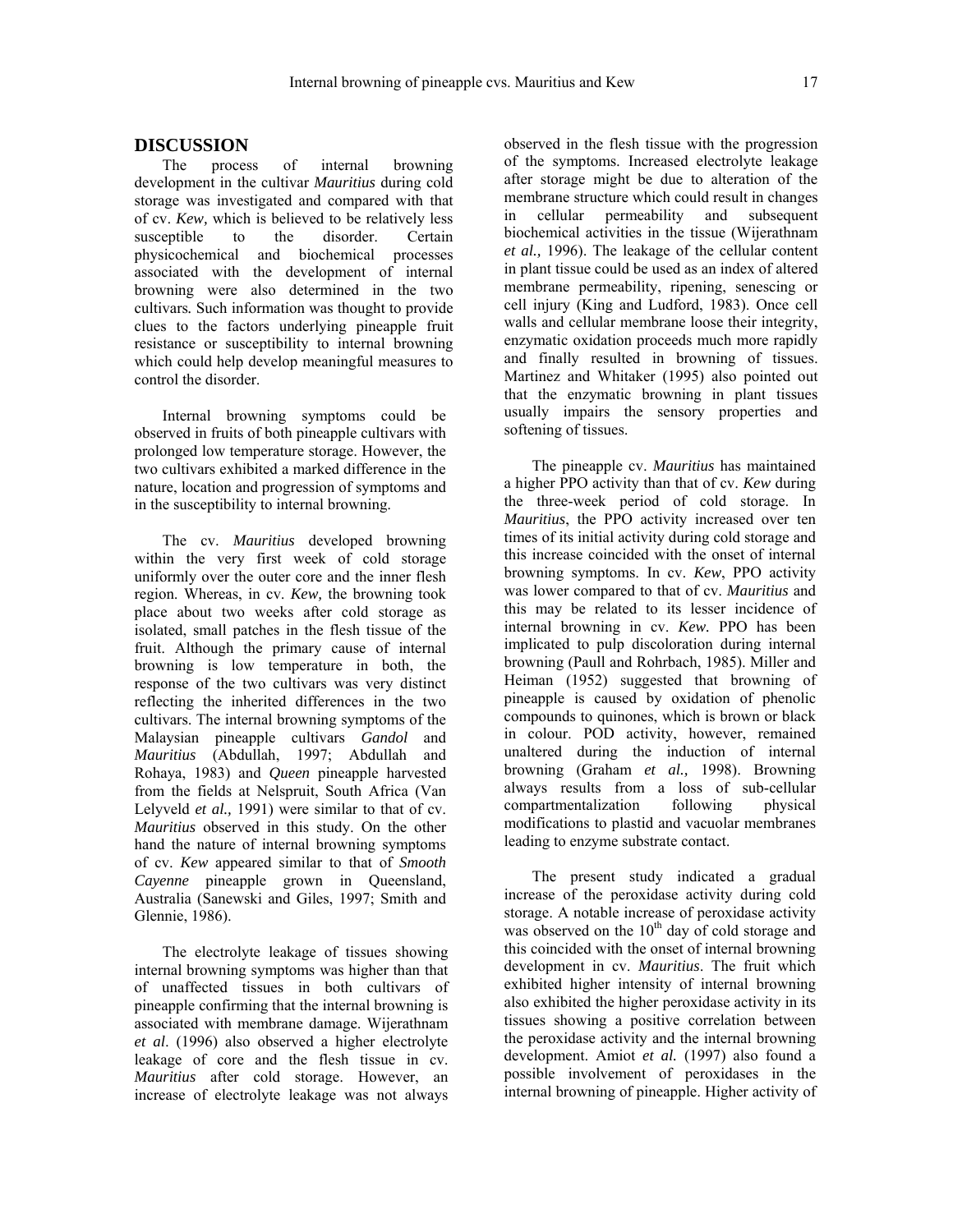peroxidase was found in fruit stored at  $>10^{-0}$ C than those stored at  $\leq 10$  °C (Van Lelyveld and De Bruyn, 1977). Peroxidases could combine with hydrogen peroxide to produce an activated complex, which can react with a wide range of donor molecules (Hameda and Klein, 1990). The peroxidase isozyme assay on polyacrylamide gel revealed that the tissues undergoing internal browning in both pineapple cultivars contained one additional isozyme indicating possible involvement of peroxidase in internal browning. Zhou *et al*. (2003) obtained contrasting evidence regarding involvement of peroxidases, however, there is a positive correlation between the PAL activity and the internal browning disorder. Our present study did not reveal a correlation between tissue browning and phenyalanine ammonia-lyase activity in the two pineapple cultivars.

The cultivar *Mauritius* showed a higher TSS at all stages compared to the cv. *Kew.* The TSS in fruit declined during the first 18 days of storage, but increased subsequently resulting higher values in fruit stored for 21 d. Paull (1997) reported a gradual increase of TSS during early days of storage in cv. *Mauritius* and more rapid increase in the final six days. Storage for two weeks at  $10^0$ C had a little effect on TSS or individual sugars (Chen and Paull, 1995). A decrease of TSS was also observed in stored pineapple after 3-4 weeks (Nanayakkara *et al.,* 1990).A gradual buildup of acid levels was observed in cv. *Mauritius* during cold storage, whereas only a slight fluctuation of acid level was observed in the cv. *Kew* while the overall acid levels were relatively lower*.* The increased acid levels in cv. *Mauritius* might be an important factor in the development of increased internal browning compared to *Kew*. The acids present in pineapples are citric and malic. It was previously reported that the citric acid content increased slightly with little change in malic acid during storage at  $8^0$ C. However, there was no apparent change in malic acid or citric acid in fruit held at  $22^{\circ}$ C. Fruit previously stored at  $8^{\circ}$ C and then removed to  $22^{\circ}$ C show a continuous decline in titratable acidity from 13.5 m.eq  $l^{-1}$  to 8.5 m.eq  $l^{-1}$ (Paull, 1997).

The shell colour development in the cv. *Mauritius* occurred much faster than that of cv. *Kew* showing that the cv. *Kew* ripens at a slower rate at low temperature. The respiratory rate  $(\%$  CO<sub>2</sub> kg/hr) of cv. *Kew* was also lower compared to that of cv. *Mauritius.* This indicates an inverse relationship between ripening and the susceptibility to the disorder, the slower ripening cv. *Kew* being less susceptible.

Fruits of both cultivars have shown increased susceptibility to internal browning when they were harvested at fully mature-green or ripe stage. Advancing the harvesting maturity stage from 25% ripe stage to fully mature-green, only delayed the onset of internal browning development. Harvesting fruits very early results in little or no internal browning but these fruits do not attain the desired ripeness or develop acceptable flavors. Brief heat treatment prior to cold storage has also been found to reduce internal browning by about 70% (Weerahewa and Adikaram, 2005).

# **ACKNOWLEDGEMENT**

Financial assistance provided by the National Science Foundation of Sri Lanka is gratefully acknowledged.

#### **REFERENCES**

Abbdullah, H. (1997). Research on black heart disorder in Malaysian pineapple. *Pineapple News* (ISHS pineapple working group Newsletter) **111**(1), 10-11.

Abdullah, H and Rohaya, M, A. (1983). The development of black heart disease in *Mauritius* pineapple *Ananas comosus* cv. *Mauritius* during storage at lower temperatures. *Malaysian Agricultural Research and Development Institute Research Bulletin* **11**(3): 309-319.

Abdullah, H., Rohaya, M.A and Zaipun, M.Z. (1986). Storage study of pineapples (*Ananas comosus* cv. *Sarawak*) with special emphasis on black heart disorder. *Malaysian Agricultural Research and Development Institute Research Bulletin* **14**(2): 132-138.

Akamine, E.K., Goo, T., Steepy, T., Greidanus and Iwaoka, N. (1975). Control of endogenous brown spot in fresh pineapples in postharvest handling. *Journal of the American Society for Horticultural Science* **100:** 60-65.

Amiot, M.J., Fleuriet, A., Cheynier, V and Nicolas, J. (1997). Phenolic compounds and oxidative mechanism in fruit and vegetables. In: *Phytochemistry in Fruit and Vegetables*. (Eds)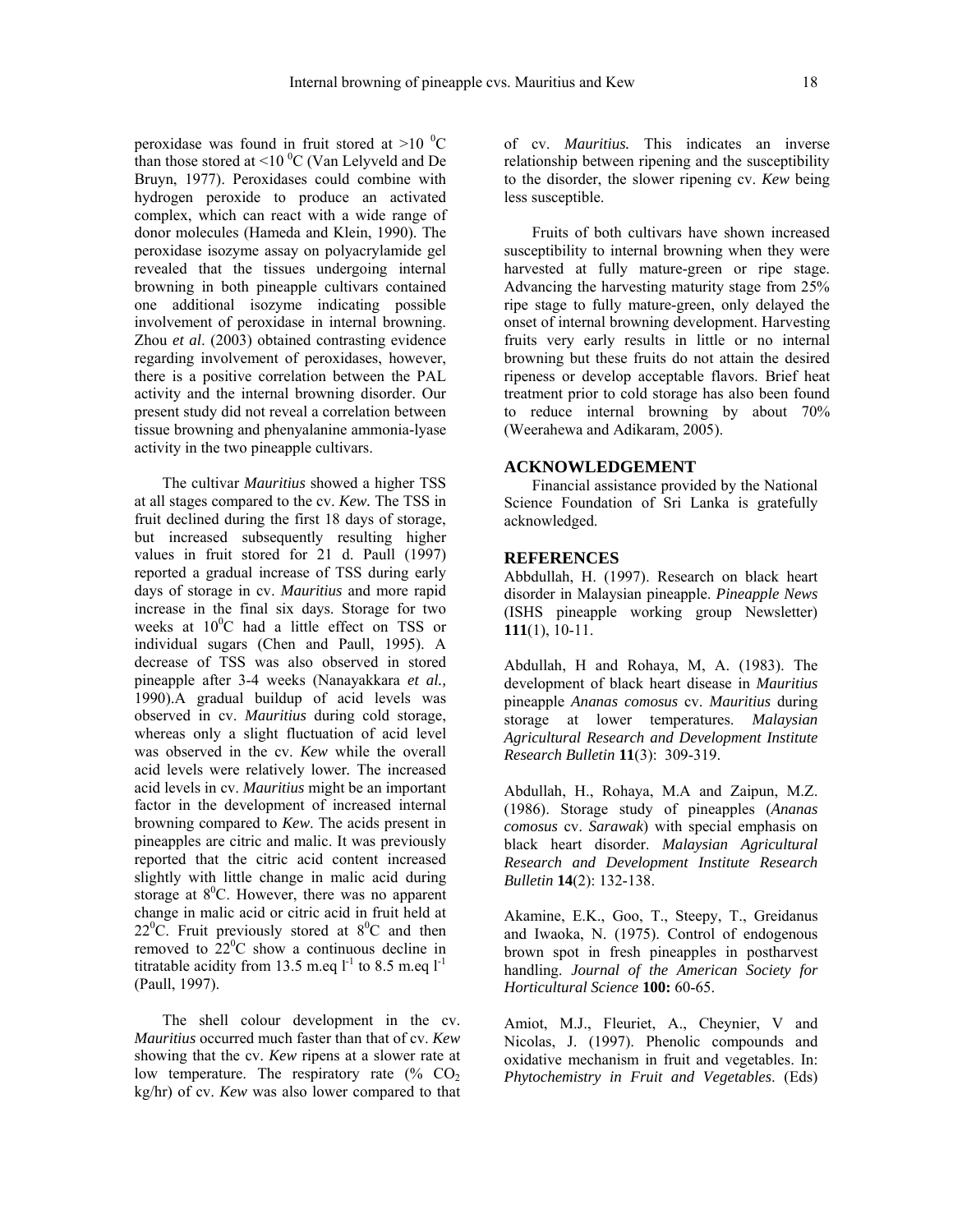Tomes Barberan and R. J Robins. Oxford Scientific publications. pp. 52-85.

Askar, A, A and Trepow, H. (1993). Quality assurance in tropical fruit processing. Springerverlay, New York, 9-25 pp.

Chen, N.J and Paull, R.E., (1995). Effect of waxing and storage on pineapple fruit quality. *Proceedings of the International Symposium on Postharvest Science and Technology of Horticultural Crops*, Beijing, China, 27 June- 1 July, 1995.

Dubery, I.A and Schabort, J.C. (1986). Phenylalanine ammonia-lyase from *citrus sinensis*: purification by hydrophobic interaction chromatography and physical characterization. *Biochemistry International* **13:** 579-589.

Graham, M.W., Hardy, V., Bernard, M., Ko, L., Smith, M., Robinson, S., Bucheli, C., Sawyer, B., O'Hare, T., Jobin, M., Dahler, J and Underhill, S. (1998). Genetic Engineering of pineapple to control blackheart. In: Larkin, P.J (Eds.) *Proceedings of 4 th Asia pacific conference on Agriculture and Biotechnology,* Darwin, Australia, 356-358.

Hemeda, H.M and Klein, B.P. (1990). Effects of naturally occurring antioxidants on peroxidase activity of vegetable extracts. *Journal of Food Science* **55**: 181-5,192.

Hoffman, P.J and Smith, L.G. (1993). Preharvest effects on postharvest quality of subtropical and tropical fruit. In: Champ, B.R., Highleg, E and Johnson, G.I (Eds.). *Proceedings of ACIAR* No **5**, Chaing Mai, Thailand, 261-268

King, M.M and Ludford, P.M. (1983). Chilling injury and electrolyte leakage in fruits of different tomato cultivars. *Journal of American Society for Horticultural Science* **108**(1): 74-77.

Martinez, V.M and Whitaker, J.R. (1995). The biochemistry and control of enzymatic browning. *Trends in Food Science and Technology* **6:** 195- 200.

McEvily, A.J., Lyengar, R. and Otwell, W.S. (1992). Critical review of food science and nutrition **32:** 253-273

Miller, E.V and Heiman, A.S. (1952). Ascorbic acid and physiological breakdown in the fruit of the pineapple (*Ananas comosus* L.Merr). *Science*  **116:** 505-506.

Mizuno, S., Terai, H and Kozukue, N. (1982). Studies on endogenous brown spot of pineapple in post harvest handling. *Science Reports of Faculty of Agriculture*, Kobe University 15 (1): 47-53.

Nanayakkara, K.P.G.A., Herath, H.M.W and Senanayake, Y.D.A. (1990). Fruit core tissue deterioration in pineapple (*Ananas comosus* cv. *Mauritius*) under cold storage. *Tropical Agricultural Research* 2**:** 45-53.

Paull, R.E. (1997). Pineapple. In: Mitra, S.K and Balwin, E.A (Eds). Postharvest Physiology and Storage of Tropical and Subtropical Fruits. CAB International. pp.123-133.

Paull, R.E and Rohrbach, K.G. (1985). Symptom development of chilling injury in pineapple fruit. *Journal of American Society for Horticultural Science* **110**(4): 100-105.

Riov, J., Monselise, S.P and Kahan, R.S. (1968). Effect of gamma radiation on phenylalanine ammonia- lyase activity and accumulation of phenolic compounds in citrus fruit peel. *Radiation Botany* **8**: 463-466.

SAS Institute.SAS/STAT7 User's Guide, Release 6.03 Edition. Cary, NC: SA Institute.1988.1028 pp.

Sanewski, G.M and Giles, J. (1997). Black heart resistance in three clones of pineapple (*Ananas comosus* (L.) Merr.) in subtropical Queensland. *Australian Journal of Experimental Agriculture* **37:** 459-461.

Smith, L.G. (1983). Cause and development of black heart in pineapples. *Tropical Agriculture (Trinidad)* **60**, 31-35

Smith, L.G and Glennie, J.D. (1986). Blackheart development in growing pineapples. *Tropical Agriculture* (Trinidad) **64**(1): 7-12.

Soler, A. (1992). Pineapple-Ouality criteria, CIRAD-COLEAP, Montpellie, France, 48.